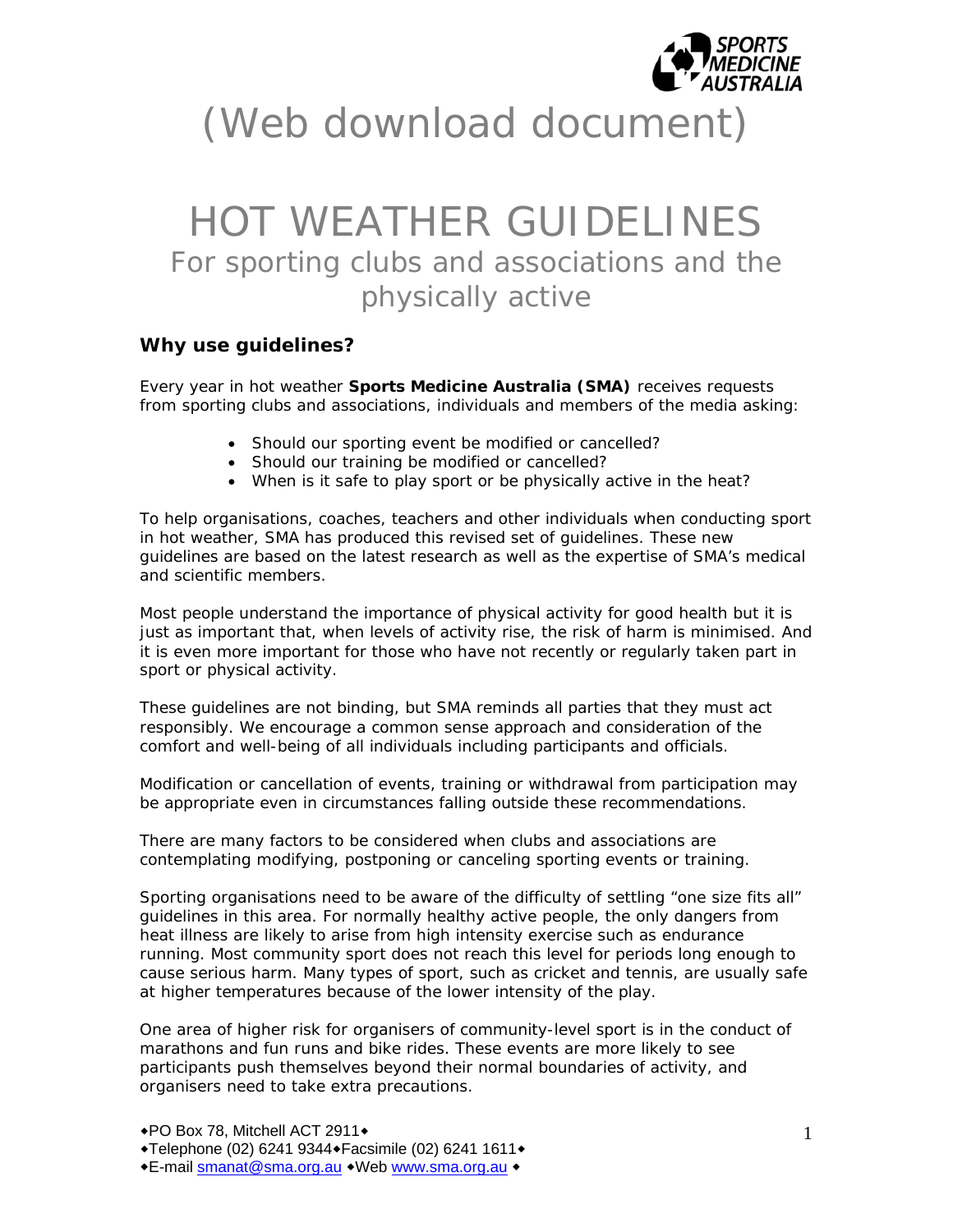

However, at any time, high intensity exercise in a hot environment, with the associated elevation of body temperature, can lead to heat illness. Heat illness in sport presents as **heat exhaustion** or the more severe **heat stroke**.

# **Heat exhaustion**

- Characterised by a high heart rate, dizziness, headache, loss of endurance/skill/confusion and nausea.
- The skin may still be cool/sweating, but there will be signs of developing vasoconstriction (eg, pale colour).
- The rectal temperature may be up to  $40^{\circ}$ C and the athlete may collapse on stopping activity. Rectal temperature should only bne measured by a doctor or nurse.

To avoid heat exhaustion, if people feel unwell during exercise they should immediately cease activity and rest. Further benefit comes if the rest is in a shaded area with some passing breeze (from a fan if necessary) and the person takes extra hydration. Misting or spraying with water can also help.

# **Heat stroke**

- Characteristics are similar to heat exhaustion but with a dry skin, confusion and collapse.
- Heat stroke may arise in an athlete who has not been identified as suffering from heat exhaustion and has persisted in further activity.
- Core temperature measured in the rectum is the only reliable diagnosis of a collapsed athlete to determine heat stroke.

**This is a potentially fatal condition and must be treated immediately. It should be assumed that any collapsed athlete is at danger of heat stroke. The best first aid measures are "Strip/Soak/Fan":** 

- **strip off any excess clothing;**
- **soak with water;**
- **fan;**
- **ice placed in groin and armpits is also helpful.**

**The aim is to reduce body temperature as quickly as possible. The athlete should immediately be referred for treatment by a medical professional.** 

**Important: heat exhaustion/stroke can still occur even in the presence of good hydration.** 

# **Dehydration**

Dehydration is fluid loss which occurs during exercise, mainly due to perspiration and respiration. It makes an athlete more susceptible to fatigue and muscle cramps. Inadequate fluid replacement before, during and after exercise will lead to excessive dehydration and may lead to heat exhaustion and heat stroke.

◆PO Box 78, Mitchell ACT 2911◆

◆Telephone (02) 6241 9344◆ Facsimile (02) 6241 1611◆

\*E-mail smanat@sma.org.au \*Web www.sma.org.au \*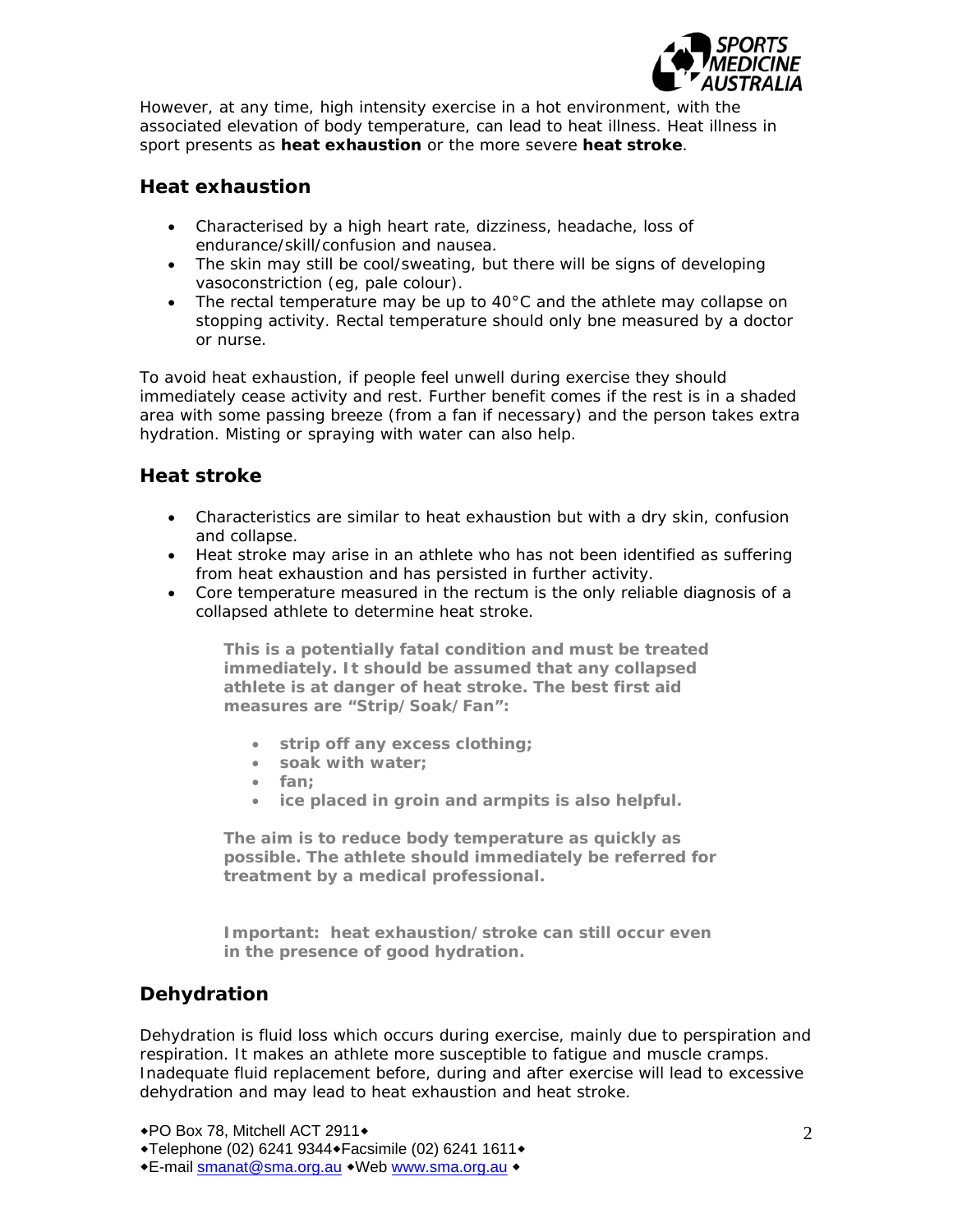

**To avoid dehydration, SMA recommends that:** 

- athletes drink approximately 500 mls (2 glasses) in the 2 hours prior to exercise;
- during exercise longer than 60 minutes, 2-3 cups (500-700ml) of cool water or sports drink are sufficient for most sports.
- after exercise replenish your fluid deficit to ensure that you are fully rehydrated, but not over-hydrated.
- refer to SMA's free DRINK UP brochure available as a web download at http://www.smartplay.com.au or from your local National Pharmacies store.

Points to consider:

- Will your players and officials be able to consume enough water during the event?
- Even a small degree of dehydration will cause a decrease in performance.
- Take care not to over-hydrate. Drinking too much fluid can lead to a dangerous condition known as hyponatraemia (low blood sodium). Aim to drink enough to replace lost fluids, but not more than that.

# Factors to consider before cancelling or modifying a sporting event or training

### **(Remember not only to take players into account but also umpires, officials and volunteers.)**

The following tables provide estimates of risk related to the weather and also guidelines to managing activity in order to minimise heat stress.

# **Environmental Factors**

# **1. Temperature**

Ambient temperature is the most easily understood guide available, and is most useful on hot, dry days

| <b>Ambient</b> | <b>Relative</b> | <b>Risk of</b>      | Possible management for                     |
|----------------|-----------------|---------------------|---------------------------------------------|
| temperature    | humidity        | <b>Heat Illness</b> | sustained physical activity                 |
| $15 - 20$      |                 | Low                 | Heat illness can occur in distance running. |
|                |                 |                     | Caution over-motivation.                    |
| $21 - 25$      | Exceeds 70%     | $Low -$             | Increase vigilance.                         |
|                |                 | moderate            | Caution over-motivation.                    |
| $26 - 30$      | Exceeds 60%     | Moderate            | Moderate early pre-season training.         |
|                |                 |                     | Reduce intensity and duration of            |
|                |                 |                     | play/training. Take more breaks.            |
| $31 - 35$      | Exceeds 50%     | $High - very$       | Uncomfortable for most people. Limit        |
|                |                 | high                | intensity, take more breaks. Limit duration |
|                |                 |                     | to less than 60 minutes per session.        |
| 36 and above   | Exceeds 30%     | Extreme             | Very stressful for most people. Postpone to |
|                |                 |                     | a cooler conditions (or cooler part of the  |
|                |                 |                     | day) or cancellation.                       |

E-mail smanat@sma.org.au Web www.sma.org.au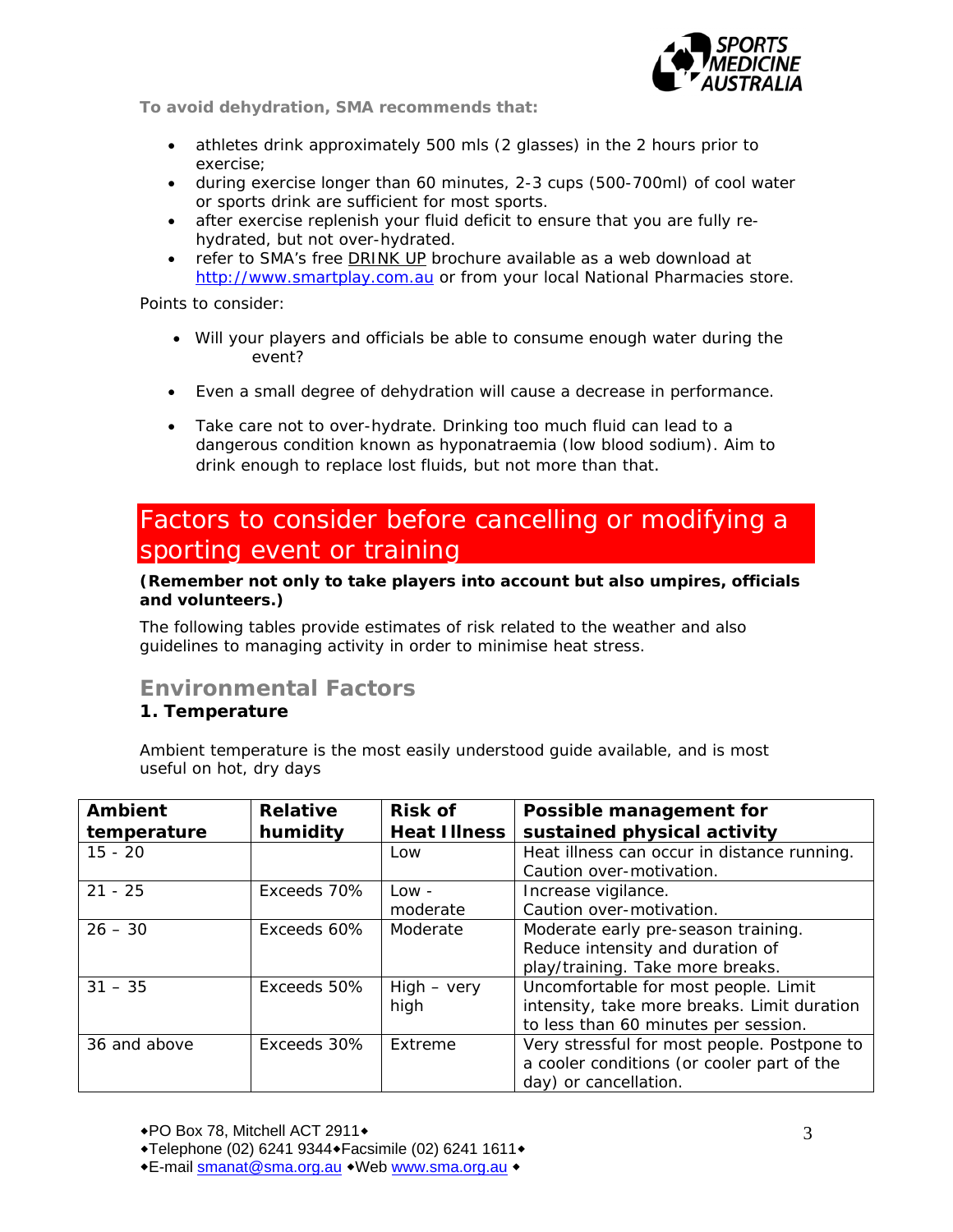

#### WBGT

Further guidance might be gained from what is known as the Wet Bulb Globe Temperature (WBGT) index. The WBGT is useful when humidity is high.

| <b>WBGT</b>  | <b>Risk of thermal</b><br>injury | Possible modifying action for vigorous<br>sustained activity                                                                       |
|--------------|----------------------------------|------------------------------------------------------------------------------------------------------------------------------------|
| ~< 20        | Low                              | Heat illness can occur in distance running.<br>Caution over-motivation.                                                            |
| $21 - 25$    | Moderate to high                 | Increase vigilance.<br>Caution over-motivation.<br>Moderate early pre-season training intensity and<br>duration. Take more breaks. |
| $26 - 29$    | High - Very high                 | Limit intensity. Limit duration to less than 60 minutes<br>per session.                                                            |
| 30 and above | Extreme                          | Consider postponement to a cooler part of the day or<br>cancellation (allow swimming).                                             |

The Bureau of Meteorology (BOM) produces ambient and WBGT readings for many locations in Australia. You can check these readings and a guide for the relative risk for your location at **www.bom.gov.au/info/thermal\_stress/index.shtml**

N.B. It is important to watch for unusual "heatwave" conditions or variations from the average temperature for the time of year. This is one situation where there may be a greater danger of heat illness.

Heat stress increases with increases in air temperature but be aware that there are not clear demarcations in risk between temperature ranges. At relative humidity levels above those indicated in the tables, stress increases markedly.

# **2. Duration and intensity of an event**

- The combination of extreme environmental conditions and sustained vigorous exercise is particularly hazardous for the athlete. The greater the intensity of the exercise, the greater the risk of heat related symptoms; eg, distance running is more of a problem than stop-start team events.
- Player and official rotation may also be considered
- Reducing playing time and extending rest periods with opportunities to rehydrate during the event would help safeguard the health of participants.
- Provision of extra water for wetting face, clothes and hair is also important.
- A fan to enhance air movement would be beneficial

E-mail smanat@sma.org.au Web www.sma.org.au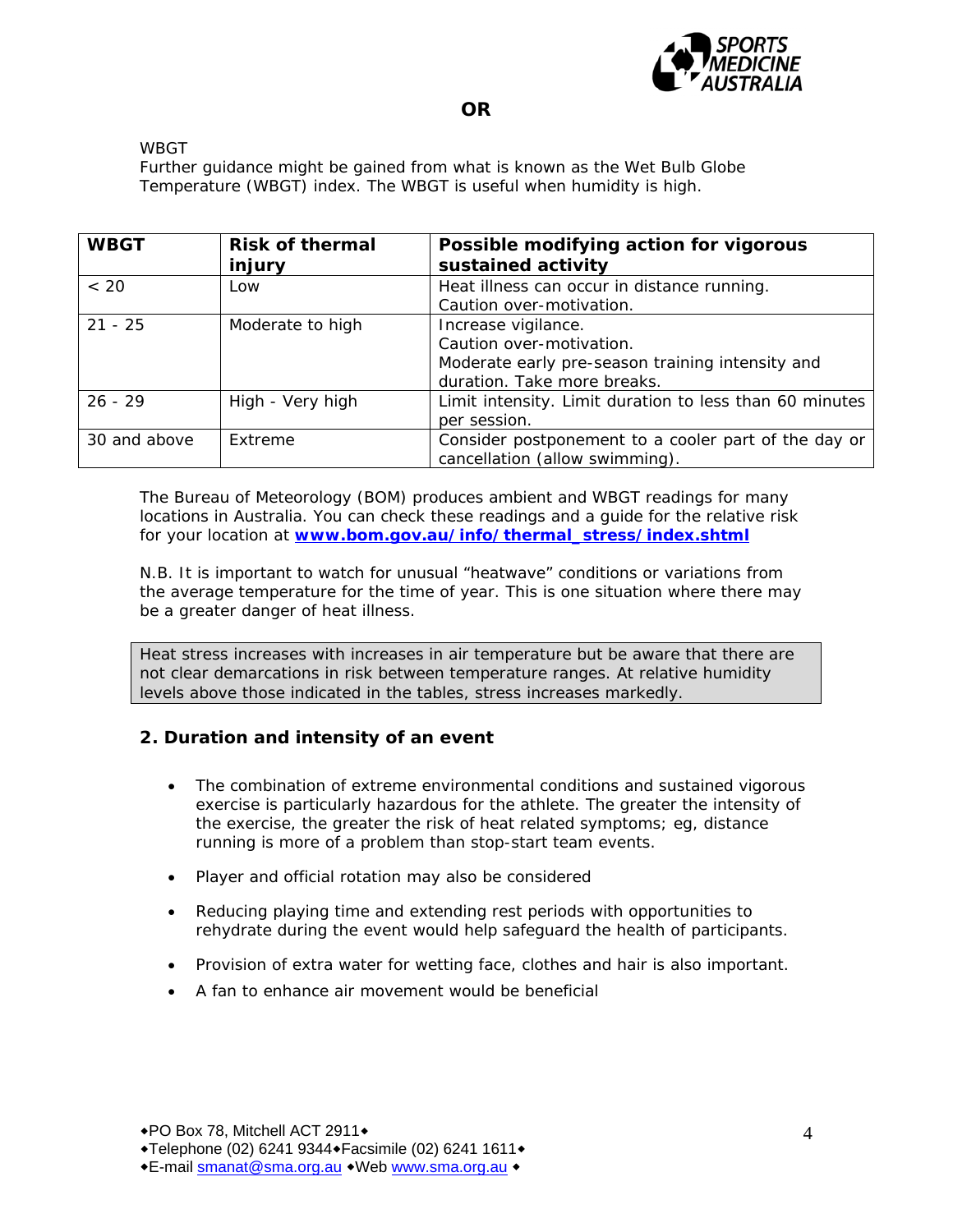

# **3. Conduct of competition and training (hydration and interchange opportunities)**

- Associations may consider dividing games into shorter playing periods rather than halves to allow for extra breaks.
- Coaches may consider alternative training times and venues during hot weather.
- Remember, even five minutes rest can cause a significant reduction in core temperatures.
- It is important to consider the welfare of officials, as well as players.

# **4. Time of Day**

 Avoid the hottest part of the day (usually 11 am-3 pm). Scheduling events outside this time should be a consideration throughout any summer competition, training or event, regardless of the temperature.

# **5. Local Environment**

- Radiant heat from surfaces such as black asphalt or concrete can exacerbate hot conditions.
- The type of exercise surface and the amount of sunlight vary significantly with different sporting activities and therefore must be analysed for each individual sport.
- An air-conditioned indoor venue will provide less of a problem. A hot indoor venue or an outside venue without shade cannot be considered an acceptable environment.
- Airflow should be considered, including fans in change rooms or appropriately placed.

Remember, air movement decreases heat stress. However, a following wind can increase problems for runners or cyclists by actually reducing air movement.

# **Host (personal) factors**

# **1. Clothing**

- Type of clothing is vital in minimising health risks associated with exercise in heat.
- Fabrics that minimise heat storage and enhance sweat evaporation should be selected.

◆PO Box 78, Mitchell ACT 2911◆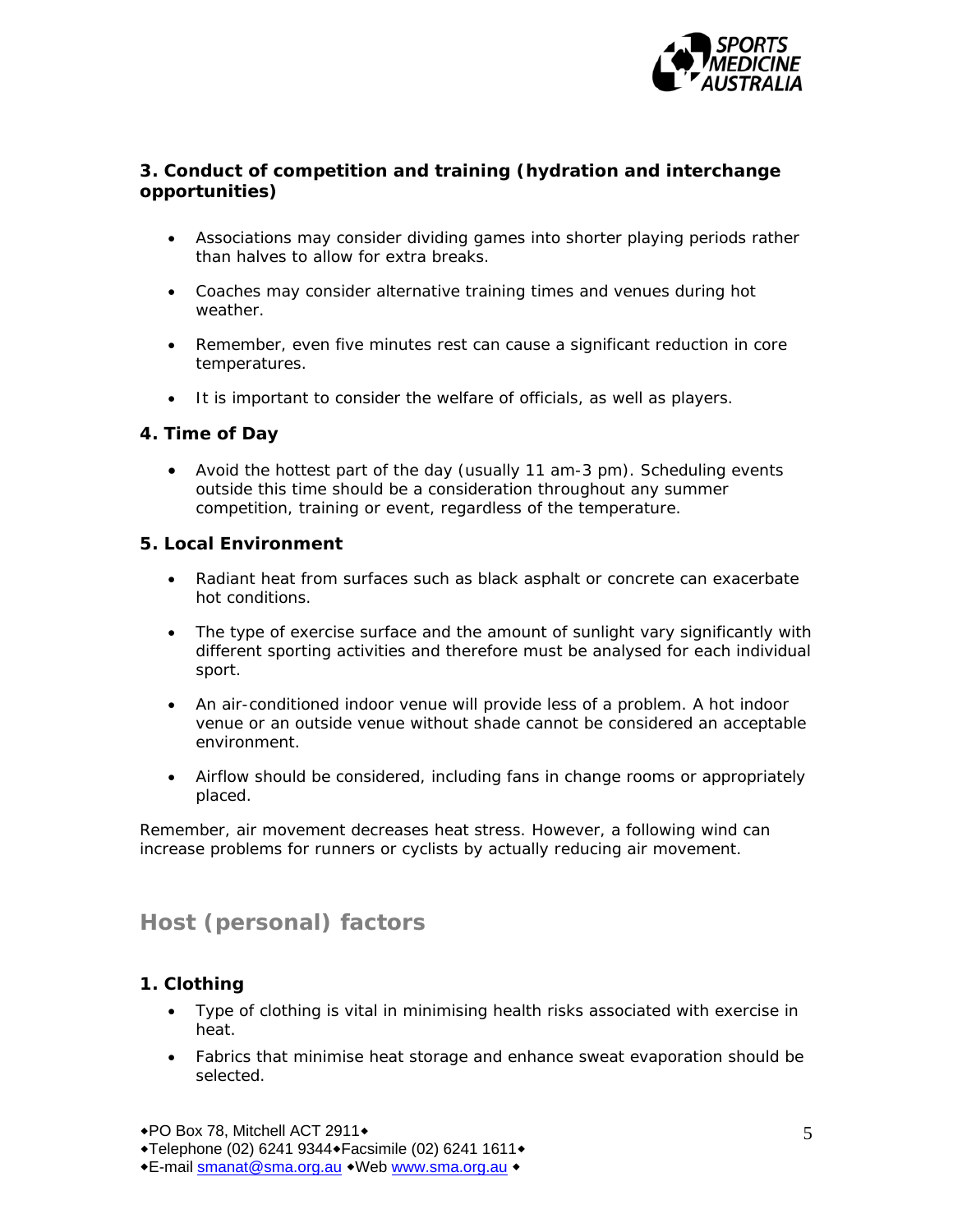

- Light weight, light coloured, loose fitting clothes, made of natural fibres or composite fabrics with high wicking (absorption) properties, that provide for adequate ventilation are recommended as the most appropriate clothing in the heat. This clothing should complement the existing practices in Australia that protect the skin against permanent damage from the sun.
- This should apply to the clothing worn by players, umpires, other officials and volunteers.

### **Protective clothing**

If clothing is worn for protective reasons, ensure that it is worn only while training and competing in hot weather. Some examples include leathers in motorcycling and mountain biking, protective equipment for hockey goalkeepers and softball and baseball umpires. Remove non-breathable clothing as soon as possible if the participants or officials are feeling unwell in hot conditions. Start cooling the body immediately via ventilation and/or a cool spray such as a soaker hose or a hand-held spray and a fan.



# **2. Acclimatisation of the participant**

- Acclimatisation of the participant includes umpires, other officials and volunteers as well as players.
- Preparation for exercise under hot conditions should include a period of acclimatisation to those conditions, especially if the athlete is travelling from a cool/temperate climate to compete in hot/humid conditions.
- It has been reported that children will acclimatise slower than adults.
- Regular exercise in hot conditions will facilitate adaptation to help prevent performance deteriorating, or the athlete suffering from heat illness, during later competitions. Sixty minutes acclimatisation activity each day for 7-10 days provides substantial preparation for safe exercise in the heat.

# **3. Fitness levels/athletic ability of participant**

- A number of physical/physiological characteristics of the athlete will influence the capacity to tolerate exercise in the heat, including body size and endurance fitness.
- In endurance events, accomplished but non-elite runners, striving to exceed their performance, may suffer from heat stress. The potential for heat-related

◆PO Box 78, Mitchell ACT 2911◆

E-mail smanat@sma.org.au Web www.sma.org.au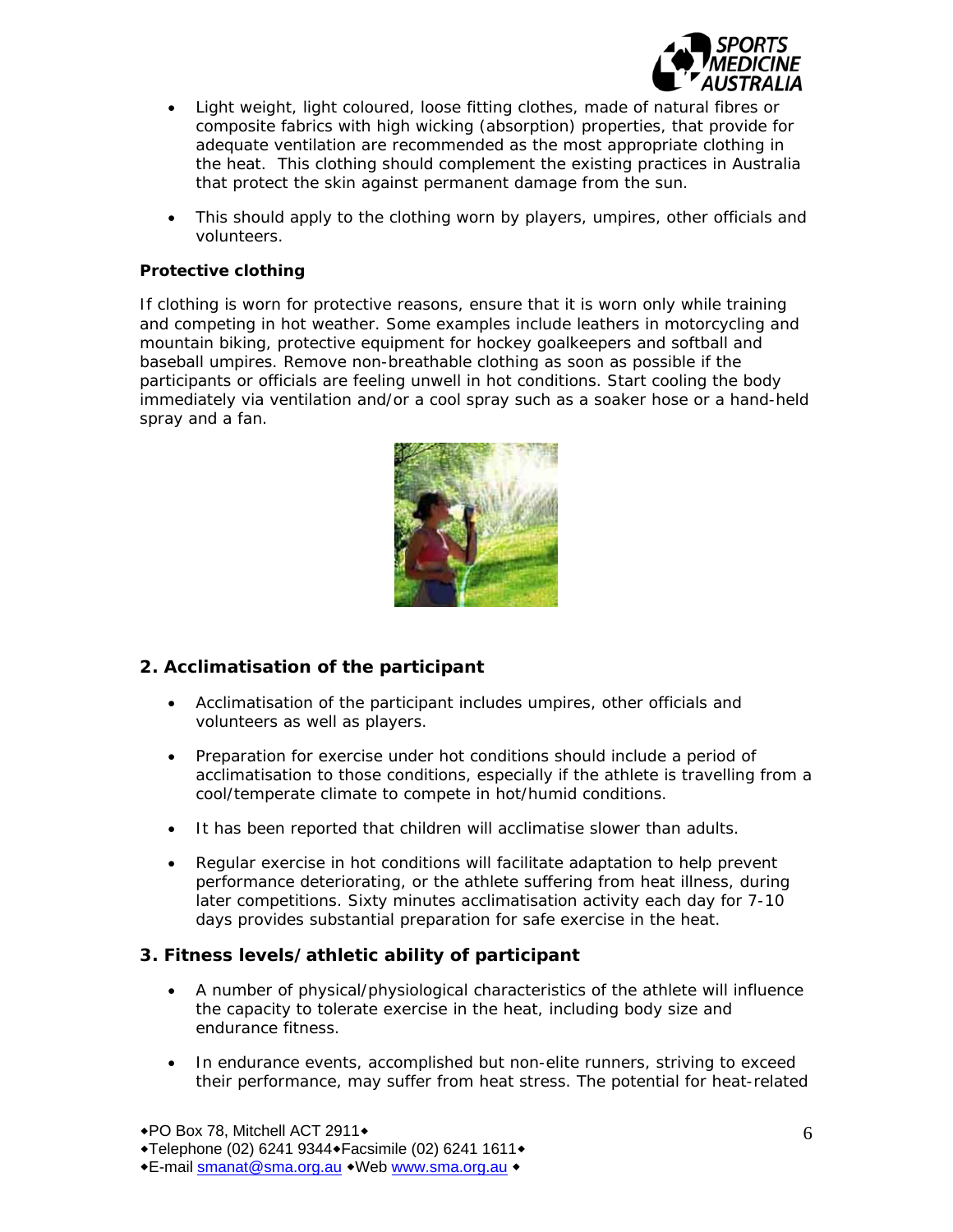

illnesses would be exacerbated if they have not acclimatised to the conditions and have failed to hydrate correctly.

- Overweight and unconditioned athletes, umpires, officials and volunteers will generally also be susceptible to heat stress.
- Refer to SMA's free DRINK UP brochure available from www.sma.org.au/information or your local National Pharmacies store.

## **4. Age and gender of participant**

- **Female participants** may suffer more during exercise in the heat because of their greater percentage of body fat.
- **Young children** are especially at risk in the heat. Prior to puberty, the sweating mechanism, essential for effective cooling, is poorly developed. The ratio between weight and surface area in the child is also such that the body absorbs heat rapidly in hot conditions.
- In practical terms, child athletes must be protected from over-exertion in hot climates, especially with intense or endurance exercise.
- Although children can acclimatise to exercise in the heat, they take longer to do so than adults.
- Coaches should be aware of this and limit training for non-acclimatised children during exposure to hot environments.

NB: Children tend to have a more "common sense" approach to heat illness than adults. They "listen to their bodies" more and will usually slow down or stop playing if they feel distressed in the heat. *On no account should children be forced to continue sport or exercise if they appear distressed or complain about feeling unwell.* 

 Veteran participants may also cope less well with exercise in the heat. Reduced cardiac function is thought to be responsible for this effect.

#### **5. Predisposed medical conditions**

- It is important to know if athletes, umpires, officials or volunteers have a medical condition or are taking medication that may predispose them to heat illness.
- Examples of illnesses that will put the participant or official at a high risk of heat illness include asthma, diabetes, pregnancy, heart conditions and epilepsy. Some medications and conditions may need special allowances.
- Participants and officials who present with an illness such as a virus, flu or gastro or who are feeling unwell are at an extreme risk of heat illness if exercising in moderate to hot weather.
- Participants or officials who may be affected by drugs or alcohol may be at an extreme risk of heat illness if exercising in moderate to hot weather.
- SMA has produced Pre-exercise Health Check Guidelines. These should be used if pre-existing medical conditions are suspected or if the participant has

E-mail smanat@sma.org.au Web www.sma.org.au